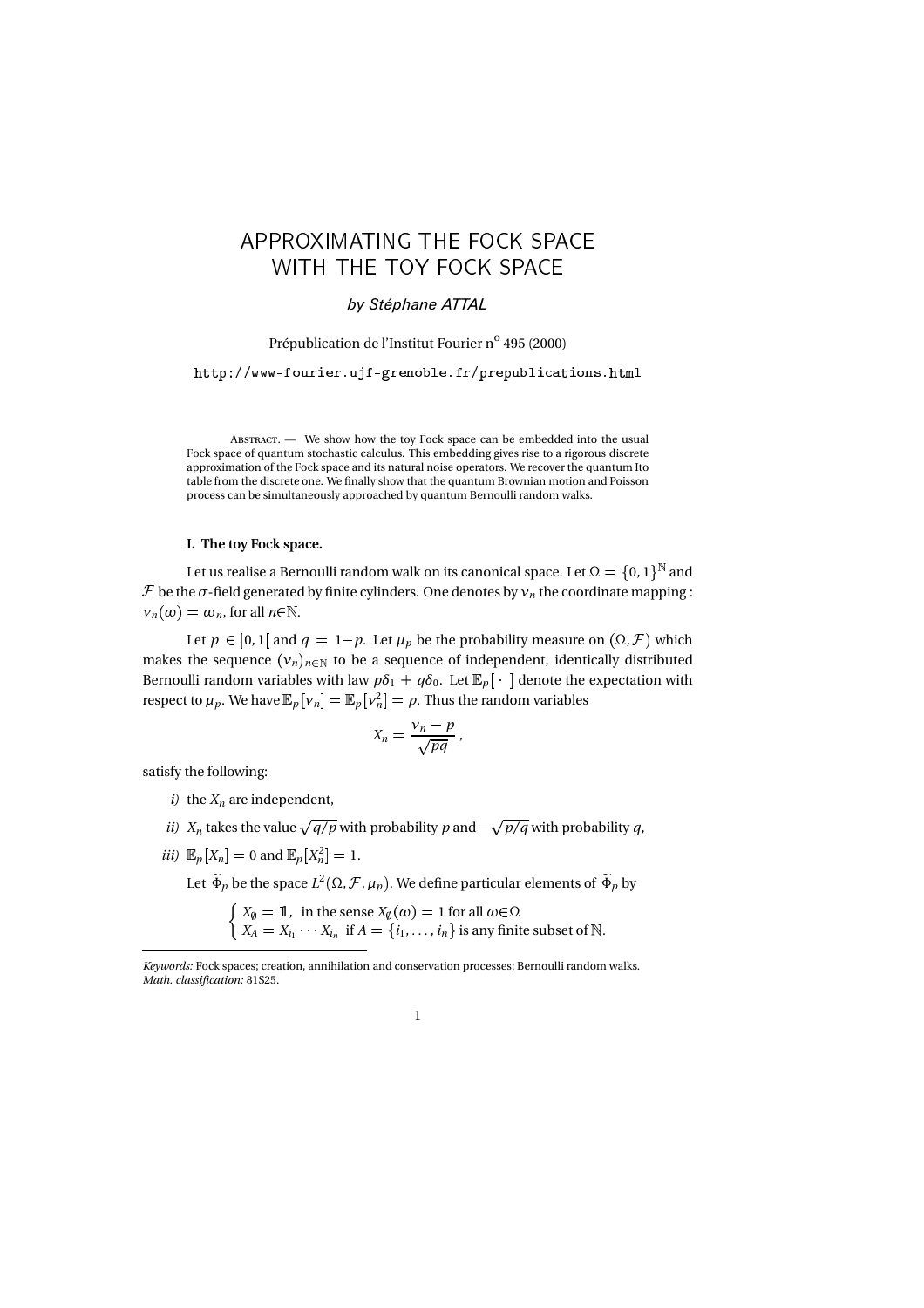Let  $P_f(\mathbb{N})$  denote the set of finite subsets of  $\mathbb{N}$ . From *i*) and *iii*) above it is clear  $\{X_A\,;\,A{\in}\mathcal{P}_f(\mathbb{N})\}$  is an orthonormal set of vectors of  $\widetilde{\Phi}_p.$ 

P  $1.$  — The family  $\{X_A\,;\,A{\in}\mathcal{P}_f(\mathbb{N})\}$  is an orthonormal basis of  $\tilde{\Phi}_p.$ 

*Proof.* — We just have to prove that  $\{X_A, A \in \mathcal{P}_f(\mathbb{N})\}$  forms a total set in  $\widetilde{\Phi}_p$ . In the same way as for the  $X_A$ , define

$$
\begin{cases} v_{\emptyset} = 1 \!\!1 \\ v_A = v_{i_1} \cdots v_{i_n} \quad \text{for } A = \{i_1, \ldots, i_n\}. \end{cases}
$$

It is sufficient to prove that the set  $\{\nu_A\,;\,A{\in}\mathcal{P}_f(\mathbb{N})\,\}$  is total.

The space  $(\Omega, \mathcal{F}, \mu_p)$  can be identified to  $\big([0,1], \mathcal{B}([0,1]), \tilde{\mu}_p\big)$  for some probability measure  ${\tilde \mu}_p$ , via the base 2 decomposition of real numbers. Note that

$$
\nu_n(\omega) = \omega_n = \begin{cases} 1 & \text{if } \omega_n = 1 \\ 0 & \text{if } \omega_n = 0 \end{cases}
$$

thus  $v_n(\omega) = \mathbb{1}_{\omega_n=1}$ . Consequently  $v_A(\omega) = \mathbb{1}_{\omega_{i_1}=1} \cdots \mathbb{1}_{\omega_{i_n}=1}$ . Now let  $f \in \widetilde{\Phi}_p$  be such that  $\langle f, v_A \rangle = 0$  for all  $A \in \mathcal{P}_f(\mathbb{N})$ . Let  $I = \left[k2^{-n}, (k+1)2^{-n}\right]$  be a dyadic interval with  $k < 2^n$ . The base 2 decomposition of  $k2^{-n}$  is of the form  $(\alpha_1, \ldots, \alpha_n, 0, 0, \ldots)$ . Thus

$$
\int_I f(\omega) d\tilde{\mu}_p(\omega) = \int_{[0,1]} f(\omega) 1\!\!1_{\omega_1 = \alpha_1} \cdots 1\!\!1_{\omega_n = \alpha_n} d\tilde{\mu}_p(\omega) .
$$

The function  $1\hskip-3.5pt1_{\,\omega_1=\alpha_1}\cdots 1\hskip-3.5pt1_{\,\omega_n=\alpha_n}$  can be clearly written as a linear combination of the  $v_A$ . Thus  $\int_I f\ d\tilde{\mu}_p = 0.$  The integral of  $f$  vanishes on every dyadic interval, thus on all intervals. It is now easy to conclude that  $f \equiv 0$ . П

We have proved that every element  $f \in \widetilde{\Phi}_p$  admits a unique decomposition

$$
f = \sum_{A \in \mathcal{P}_f(\mathbb{N})} f(A) X_A \tag{1}
$$

with

$$
||f||^2 = \sum_{A \in \mathcal{P}_f(\mathbb{N})} |f(A)|^2 < \infty \,. \tag{2}
$$

We can now define the toy Fock space. The *toy Fock space* is the separable Hilbert space  $\widetilde{\Phi}$  whose orthonormal basis is chosen to be indexed by  $\mathcal{P}_f(\mathbb{N}).$  Let  $\{X_A\ ;\ A\!\in\!\mathcal{P}_f(\mathbb{N})\}$  be this basis. As a consequence there is a natural isomorphism between  $\Phi$  and  $\Phi_p$ . For each  $p \in ]0,1[$ , the space  $\widetilde{\Phi}_p$  is called the *p-probabilistic interpretation* of  $\widetilde{\Phi}$ .

The only property that allows to make a difference between  $\widetilde{\Phi}$  and  $\widetilde{\Phi}_p$ , or between different  $\tilde{\Phi}_p$ 's, is the product. Indeed, as  $\tilde{\Phi}_p$  is a  $L^2$  space it admits a natural product. The way we have chosen the basis of  $\widetilde{\Phi}_p$  makes the product being determined by the value of  $X_n^2$ ,  $n \in \mathbb{N}$ .

2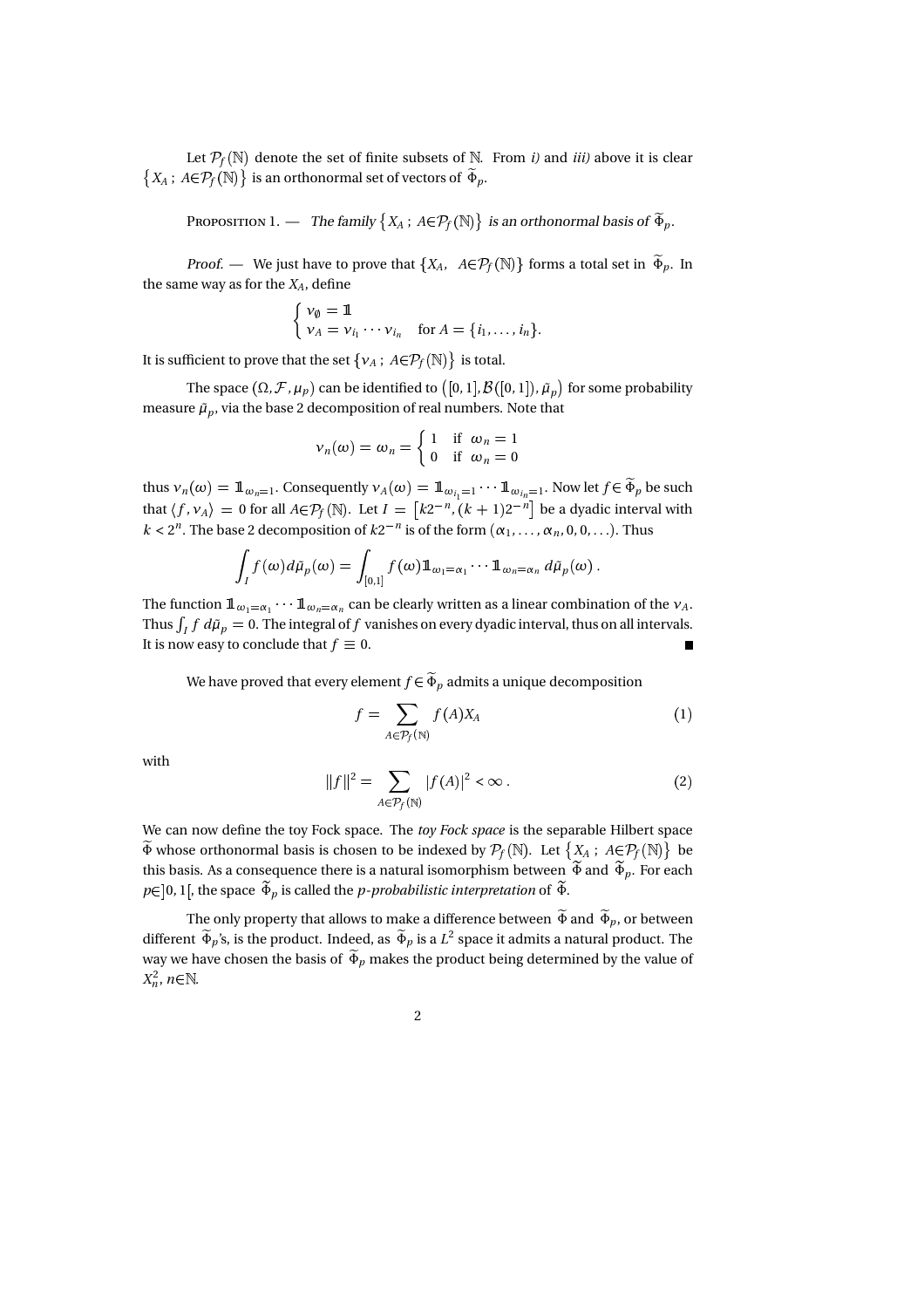$$
P \t 2. - \ln \widetilde{\Phi}_p \text{ we have}
$$

$$
X_n^2 = 1 + c_p X_n
$$

where  $c_p = \frac{q-p}{\sqrt{pq}}$ .

Proof.

$$
X_n^2 = \frac{1}{pq} (v_n^2 + p^2 - 2pv_n) = \frac{1}{pq} (p^2 + (1 - 2p)v_n)
$$
  
=  $\frac{1}{pq} (p^2 + (q - p)v_n) = 1 + \frac{p^2 - qp}{qp} + \frac{q - p}{qp}v_n$   
=  $1 - \frac{pc_p}{\sqrt{pq}} + \frac{c_p}{\sqrt{pq}} v_n = 1 + c_p \frac{v_n - p}{\sqrt{pq}}$ .

The product that the *p*-probabilistic interpretation  $\widetilde{\Phi}_p$  determines in  $\widetilde{\Phi}$  is called p-product.

On  $\widetilde{\Phi}$ , one defines the creation, annihilation and conservation operators by

$$
a_n^+ X_A = X_{A \cup \{n\}} 1\!\!1_{n \notin A}
$$
  
\n
$$
a_n^- X_A = X_{A \setminus \{n\}} 1\!\!1_{n \in A}
$$
  
\n
$$
a_n^{\circ} X_A = X_A 1\!\!1_{n \in A}.
$$

Note that  $a_n^+, a_n^{\circ}, a_n^-$  are completely determined by

- i) their value on  $\mathbbm{1}$  and  $X_n$ ,
- ii) the fact they act trivialy on  $X_m$ ,  $m \neq n$ .

What we mean exactly is the following. If  $H_n$  denotes the closed subspace generated by  $\mathbb 1$ and  $X_n$ , then there exists a natural isomorphism between  $\widetilde{\Phi}$  and  $\bigotimes_{n\in\mathbb{N}}H_n$  (where the count-

able tensor product is understood to be associated to the stabilizing sequence  $(u_n)_{n\in\mathbb{N}}$ such that  $u_n = 1$  for all *n*) given by

 $X_A \mapsto {\rm 1\hspace{-0.90ex}1} \otimes \cdots \otimes {\rm 1\hspace{-0.90ex}1} \otimes X_{i_1} \otimes {\rm 1\hspace{-0.90ex}1} \otimes \cdots \otimes {\rm 1\hspace{-0.90ex}1} \otimes X_{i_2} \otimes \cdots \ \text{ if } \ A = \{i_1, \ldots, i_n\} \ .$ The definitions of  $a_n^+$ ,  $a_n^-$ ,  $a_n^{\circ}$  show that these operators act only on  $H_n$  and act as the identity everywhere else. In particular  $a_n^{\varepsilon}$  commutes with  $a_m^{\eta}$  for all  $n \neq m$  and all ε,  $η ∈ {+, -, 0}$ . The compositions  $a<sub>n</sub><sup>ε</sup> a<sub>n</sub><sup>η</sup>$  are given by the following *discrete quantum Ito* table.

P 3. — The products  $a_n^{\varepsilon} a_n^{\eta}$  are given by 

|               | $a_n$ |                  |
|---------------|-------|------------------|
| $a_n^{\circ}$ |       | $a_n$            |
| $a_n$         |       | $a_n^{\prime}$ . |
|               |       |                  |

$$
{}^{3}
$$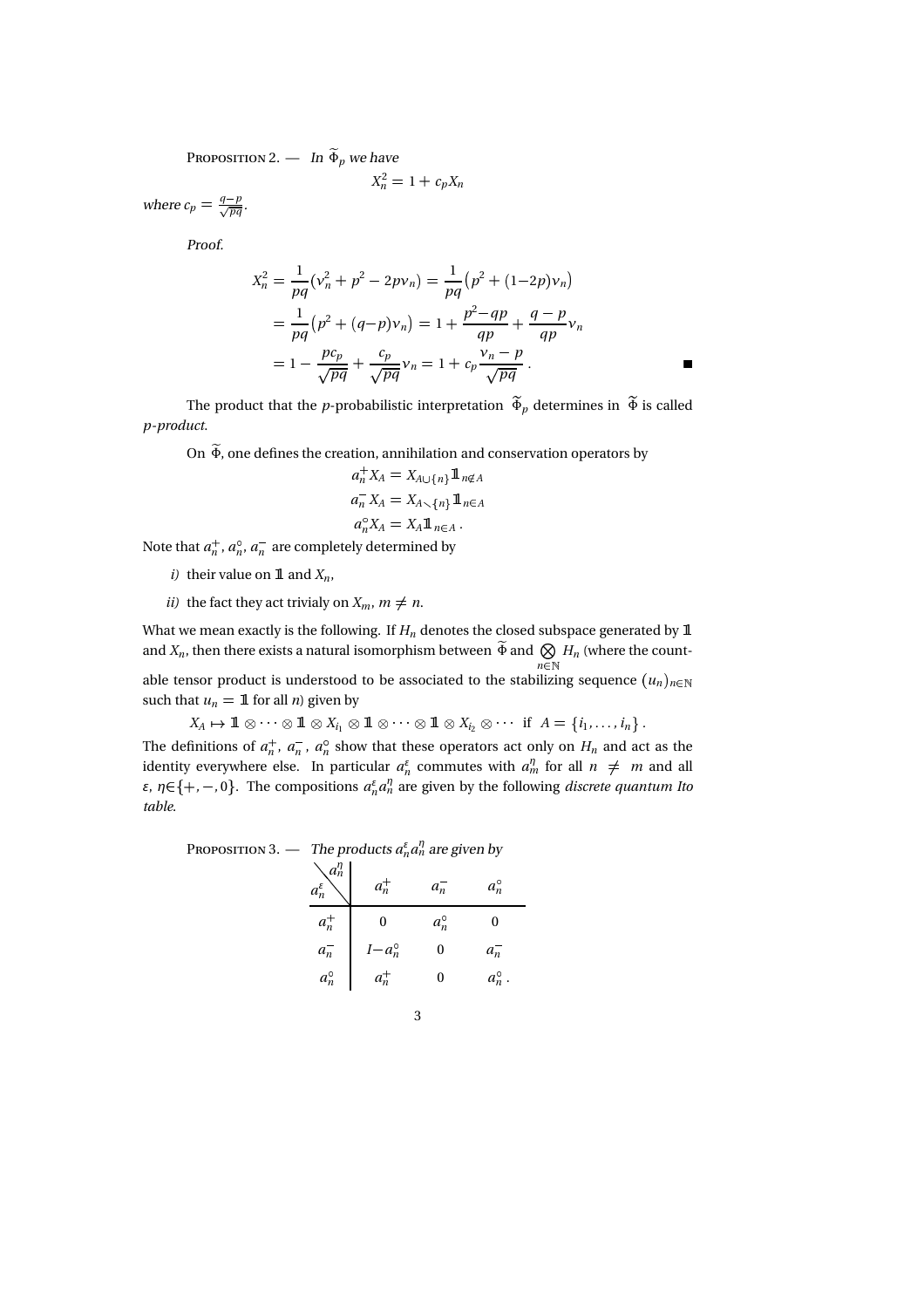Proof. — Straightforward.

P 4. — The operator 
$$
M_{X_n}^p
$$
 of p-multiplication by  $X_n$  is given by  

$$
M_{X_n}^p = a_n^+ + a_n^- + c_p a_n^\circ.
$$

Proof.

$$
X_n X_A = X_{A \cup \{n\}} 1_{n \notin A} + X_{A \setminus \{n\}} (1 + c_p X_n) 1_{n \in A}
$$
  
=  $a_n^+ X_A + a_n^- X_A + c_p a_n^{\circ} X_A$ .

### II. The Fock space.

We here give a short presentation of the Fock space and its quantum stochastic calculus; one can find all details in [Att].

Let P be the set of finite subsets of  $\mathbb{R}^+$ . Then  $\mathcal{P} = \bigcup_n \mathcal{P}_n$  where  $\mathcal{P}_n$  is the set of *n*-elements subsets of  $\mathbb{R}^+$ . The set  $\mathcal{P}_n$  can be identified to the increasing simplex  $\Sigma_n =$  $\{0 < t_1 < \cdots < t_n\}$  of  $\mathbb{R}^n$ . Thus  $\mathcal{P}_n$  inherits a measured space structure from the Lebesgue measure on  $\mathbb{R}^n.$  This also gives a measure structure on  $\mathcal P$  if we specify that on  $\mathcal P_0=\{\emptyset\}$  $+$ we put the measure  $\delta_{\emptyset}$ . Elements of  $P$  are often denoted  $\sigma$ , the measure on  $P$  is denoted dσ. The σ-field obtained this way on  $\mathcal P$  is denoted  $\mathcal F.$ 

The Fock space  $\Phi$  is the space  $L^2(\mathcal{P},\mathcal{F},d\sigma)$ . An element  $f$  of  $\Phi$  is thus a measurable function  $f : \mathcal{P} \to \mathbb{C}$  such that

$$
||f||^2 = \int_{\mathcal{P}} |f(\sigma)|^2 d\sigma < \infty.
$$

One can define, in the same way,  $\mathcal{P}_{[a,b]}$  and  $\Phi_{[a,b]}$  by replacing  $\mathbb{R}^+$  with  $[a,b] \subset \mathbb{R}^+$ . There is a natural isomorphism between  $\,\Phi_{[0,t]}\otimes \Phi_{[t,+\infty[}$  given by  $h\otimes g\,\mapsto\, f$  where  $f(\sigma)\,=\,$  $h(\sigma \cap [0, t]) g(\sigma \cap (t, +\infty])$ . Define  $\chi_t \in \Phi$  by

$$
\chi_t(\sigma) = \begin{cases} 0 & \text{if } |\sigma| \neq 1 \\ \mathbb{1}_{[0,t]}(s) & \text{if } \sigma = \{s\}. \end{cases}
$$

Then  $\chi_t$  belongs to  $\Phi_{[0,t]}$ . We even have  $\chi_t - \chi_s \in \Phi_{[s,t]}$  for all  $s \leq t$ . This last property allows to define an *Ito integral* on Φ. Indeed, let  $(g_t)_{t \geq 0}$  be a family in Φ such that

- *i*)  $t \mapsto ||g_t||$  is measurable,
- ii)  $g_t \in \Phi_{[0,t]}$  for all t,
- iii)  $\int_0^\infty ||g_t||^2 dt < \infty$ ,

then one defines  $\int_0^\infty g_t \, d\chi_t$  to be the limit in  $\Phi$  of

$$
\sum_{i} \frac{1}{t_{i+1} - t_i} \int_{t_i}^{t_{i+1}} P_{t_i} g_s ds \otimes (\chi_{t_{i+1}} - \chi_{t_i}) \tag{3}
$$

$$
4\phantom{1}
$$

П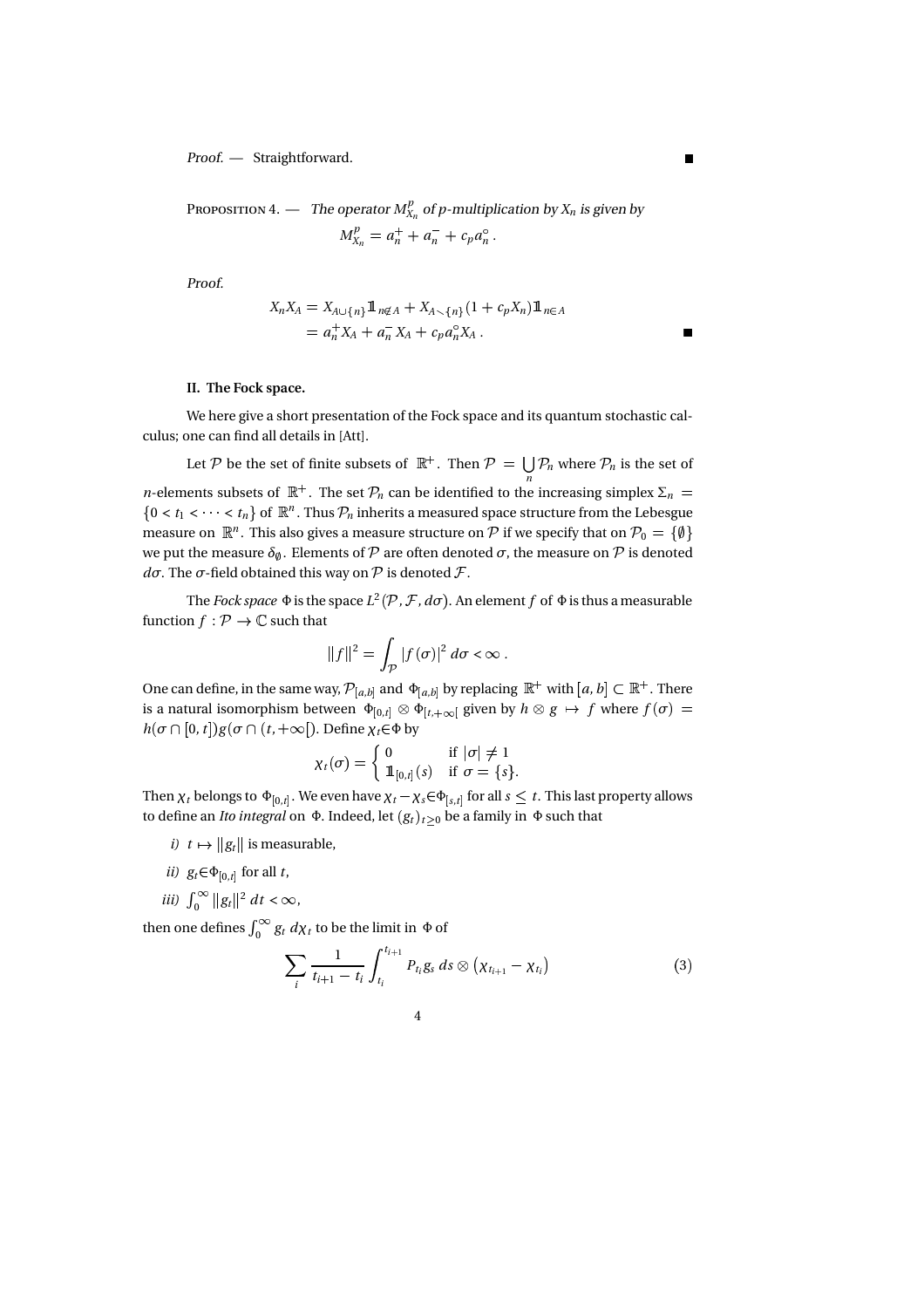where  $P_t$  is the orthogonal projection onto  $\Phi_{[0,t]}$  and  $\{t_i, i \in \mathbb{N}\}\$  is a partition of  $\mathbb{R}^+$ which is understood to be refining and to have its diameter tending to 0. Note that  $\frac{1}{t_{i+1}-t_i} \int_{t_i}^{t_{i+1}} P_{t_i} g_s$  $t_{i+1}$  $\frac{t_{i+1}}{t_i} P_{t_i} g_s ds$  belongs to  $\Phi_{[0,t_i]}$ , which explains the tensor product symbol in (3).

We get that  $\int_0^\infty g_t \ d\chi_t$  is an element of  $\Phi$  with

$$
\left\| \int_0^\infty g_t \, d\chi_t \right\|^2 = \int_0^\infty \|g_t\|^2 \, dt \,. \tag{4}
$$

Let  $f\!\in\! L^2(\mathcal{P}_n)$ , one can easily define the *iterated Ito integral* on  $\Phi.$ 

$$
I_n(f) = \int_{0 < t_1 < \cdots < t_n} f(t_1, \ldots, t_n) d\chi_{t_1} \cdots d\chi_{t_n}
$$

by iterating the definition of the Ito integral. We put

$$
I_n(f)=\int_{\mathcal{P}_n}f(\sigma)\,d\chi_{\sigma}\,.
$$

We have the following important representation.

T  $5$  ([Att]). — Any element f of  $\Phi$  admits an abstract chaotic representation

$$
f = \int_{\mathcal{P}} f(\sigma) \, d\chi_{\sigma}
$$

with

$$
||f||^2 = \int_{\mathcal{P}} |f(\sigma)|^2 d\sigma
$$

and an abstract predictable representation

$$
f = f(\emptyset) 1\!\!1 + \int_0^\infty D_t f \, d\chi_t
$$

with

$$
||f||^2 = |f(\emptyset)|^2 + \int_0^\infty ||D_s f||^2 ds
$$

where  $[D_s f](\sigma) = f(\sigma \cup \{s\}) 1\!\!1_{\sigma \subset [0,s[}.$ 

Let us now recall the definitions of the creation, annihilation and conservation processes in Φ. They are respectively defined by

$$
[a_t^+ f](\sigma) = \sum_{\substack{s \in \sigma \\ s \le t}} f(\sigma \setminus \{s\}), \tag{5}
$$

$$
[a_t^- f](\sigma) = \int_0^t f(\sigma \cup \{s\}) ds, \tag{6}
$$

$$
[at° f](\sigma) = |\sigma \cap [0, t]| f(\sigma).
$$
 (7)

5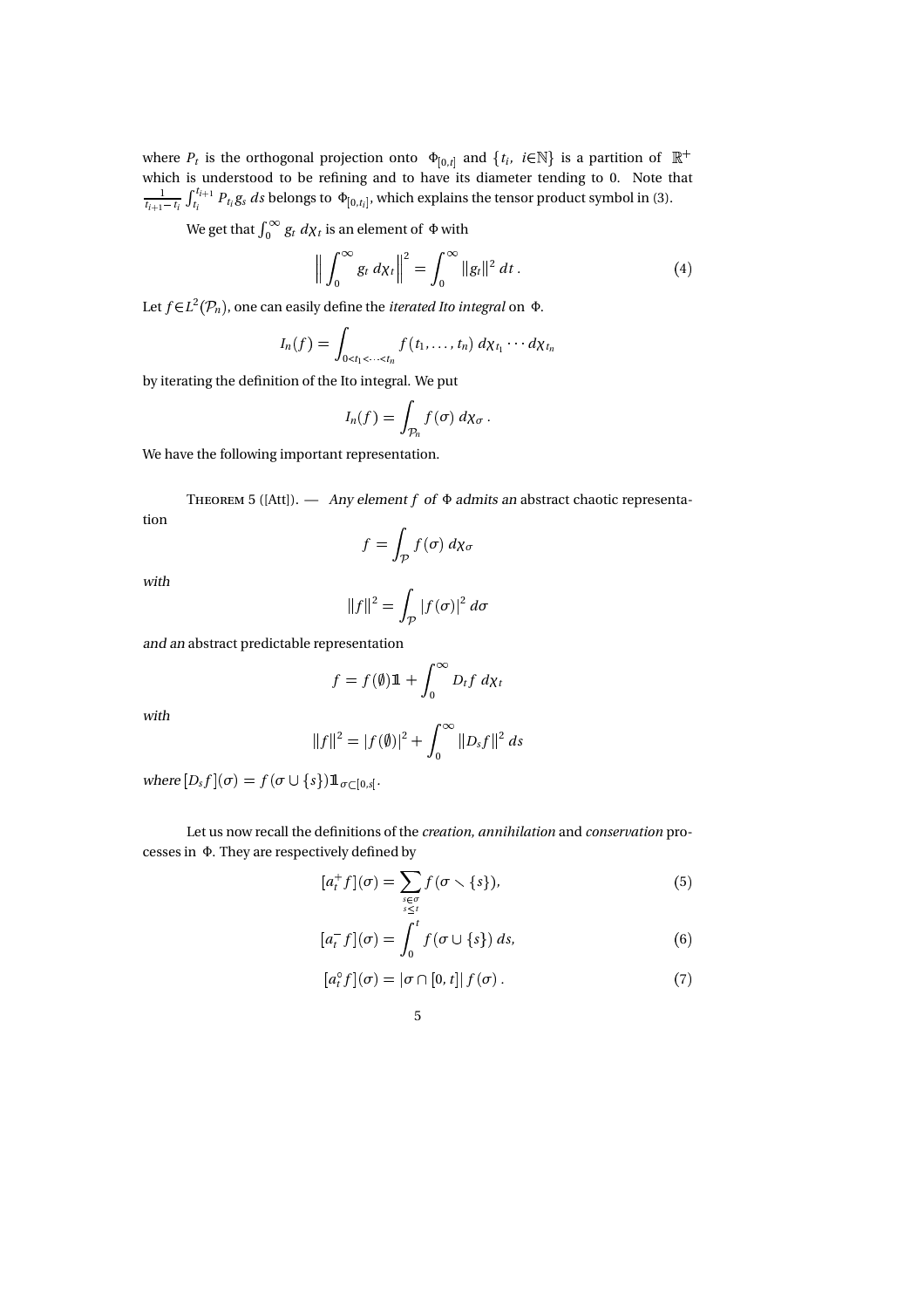There is a good common domain to all these operators, namely

$$
\mathcal{D} = \left\{ f \in \Phi \, ; \, \int_{\mathcal{P}} |\sigma| \, |f(\sigma)|^2 \, d\sigma < \infty \right\}.
$$

 We also recall an equivalent definition taken from [A-M], which can be easily recovered from (5), (6) and (7). Let  $f = f(\emptyset) \mathbb{1} + \int_0^\infty D_t f \ d\chi_t$  be an element of D. Then  $P_t f =$  $f(\emptyset)$  1 +  $\int_0^t D_s f \, d\chi_s$  als  $\int_0^\tau D_sf\;d\chi_s$  also belongs to  ${\cal D}$  and

$$
a_t^+ P_t f = \int_0^t a_s^+ D_s f \ d\chi_s + \int_0^t P_s f \ d\chi_s, \tag{8}
$$

$$
a_t^- P_t f = \int_0^t a_s^- D_s f \ d\chi_s + \int_0^t D_s f \ ds, \tag{9}
$$

$$
a_t^{\circ} P_t f = \int_0^t a_s^{\circ} D_s f \ d\chi_s + \int_0^t D_s f \ d\chi_s. \tag{10}
$$

Finally, let us recall Hudson-Parthasarathy's quantum Ito table. We give it under a formal way only, we refer to [H-P] or [A-M] for a rigorous statement.

|                                                        | $da_t^+$ | $da_t^-$ | $da_t^{\circ}$   |  |
|--------------------------------------------------------|----------|----------|------------------|--|
| $da_t^+$                                               |          |          |                  |  |
| $\begin{vmatrix} da_t^- \\ da_t^{\circ} \end{vmatrix}$ | dtI      | O        | $da_t^-$         |  |
|                                                        | $da_t^+$ |          | $da_t^{\circ}$ . |  |

### III. Embedding the toy Fock space into the Fock space.

Let  $S = \{0 = t_0 < t_1 < \cdots < t_n < \cdots \}$  be a partition of  $\mathbb{R}^+$  and  $\delta(S) =$  $\sup_i |t_{i+1} - t_i|$  be the diameter of S. For S being fixed, define  $\Phi_i = \Phi_{[t_i, t_{i+1}]}, i \in \mathbb{N}$ . We then have  $\Phi \simeq \bigotimes \Phi_i$  (with respect to then  $\bigotimes_{i\in \mathbb{N}} \Phi_i$  (with respect to the stabilizing sequence  $(\mathbb{1})_{n\in \mathbb{N}}$ ).

For all  $i \in \mathbb{N}$ , define

$$
X_i = \frac{\chi_{t_{i+1}} - \chi_{t_i}}{\sqrt{t_{i+1} - t_i}} \in \Phi_i,
$$
  
\n
$$
a_i^- = \frac{a_{t_{i+1}}^- - a_{t_i}^-}{\sqrt{t_{i+1} - t_i}},
$$
  
\n
$$
a_i^{\circ} = a_{t_{i+1}}^{\circ} - a_{t_i}^{\circ},
$$
  
\n
$$
a_i^+ = P_{1} \Big| \frac{a_{t_{i+1}}^+ - a_{t_i}^+}{\sqrt{t_{i+1} - t_i}},
$$

where  $P_{1]}$  is the orthogonal projection onto  $L^2(\mathcal{P}_1)$  and where the above definition of  $a_i^+$  is understood to be valid on  $\Phi_i$  only, with  $a_i^+$  being the identity operator  $I$  on the others  $\Phi_j$ 's (the same is automatically true for  $a_i^-, a_i^{\circ}$ ).

6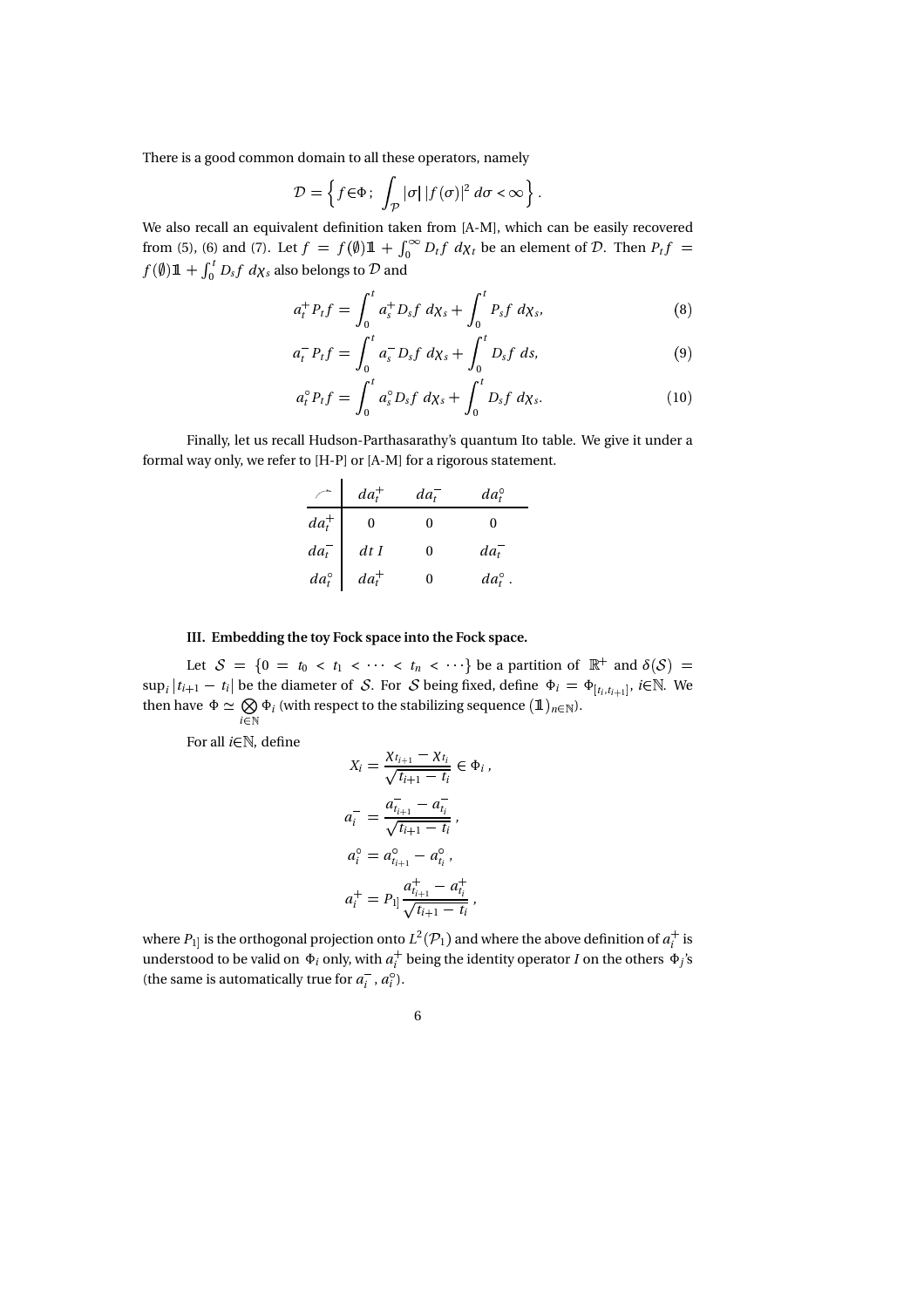P  $6. -$  We have

$$
\begin{cases}\n a_i^T X_i = 1 \\
 a_i^T 1 = 0\n\end{cases}
$$
\n
$$
\begin{cases}\n a_i^0 X_i = X_i \\
 a_i^0 1 = 0\n\end{cases}
$$
\n
$$
\begin{cases}\n a_i^+ X_i = 0 \\
 a_i^+ 1 = X_i\n\end{cases}.
$$

;

*Proof.* — As  $a_t^- \mathbb{1} = a_t^0 \mathbb{1} = 0$  it is clear that  $a_t^- \mathbb{1} = a_t^0 \mathbb{1} = 0$ . Furthermore,  $a_t$ <sup>+</sup> **1** =  $\chi_t$  thus

$$
a_i^+ 1\!\!1 = P_{1j} \frac{\chi_{t_{i+1}} - \chi_{t_i}}{\sqrt{t_{i+1} - t_i}} = X_i \,.
$$

Furthermore, by (8), (9) and (10) we have

 $=$   $\frac{2}{p_{11}}$ 

 $= 0$  .

 $\frac{2}{t_{i+1}-t_i} P_{1]} \int_{t_i}^{t_{i+1}} \int_{t_i}^t \mathbb{1}$ ti

$$
a_i^- X_i = \frac{1}{t_{i+1} - t_i} \left( a_{t_{i+1}}^- - a_{t_i}^- \right) \int_{t_i}^{t_{i+1}} 1 \, d\chi_t
$$
  
\n
$$
= \frac{1}{t_{i+1} - t_i} \left[ \int_{t_i}^{t_{i+1}} (a_i^- - a_{t_i}^-) 1 \, d\chi_t + \int_{t_i}^{t_{i+1}} 1 \, dt \right]
$$
  
\n
$$
= \frac{1}{t_{i+1} - t_i} \left( 0 + t_{i+1} - t_i \right) = 1
$$
  
\n
$$
a_i^{\circ} X_i = \frac{1}{t_{i+1} - t_i} \left( a_{t_{i+1}}^{\circ} - a_{t_i}^{\circ} \right) \int_{t_i}^{t_{i+1}} 1 \, d\chi_t
$$
  
\n
$$
= \frac{1}{t_{i+1} - t_i} \left[ \int_{t_i}^{t_{i+1}} (a_i^{\circ} - a_{t_i}^{\circ}) 1 \, d\chi_t + \int_{t_i}^{t_{i+1}} 1 \, d\chi_t \right]
$$
  
\n
$$
= \frac{1}{t_{i+1} - t_i} \left( \chi_{t_{i+1}} - \chi_{t_i} \right) = X_i
$$
  
\n
$$
a_i^+ X_i = \frac{1}{t_{i+1} - t_i} P_{1} \left( a_{t_{i+1}}^+ - a_{t_i}^+ \right) \int_{t_i}^{t_{i+1}} 1 \, d\chi_t
$$
  
\n
$$
= \frac{1}{t_{i+1} - t_i} P_{1} \left[ \int_{t_i}^{t_{i+1}} (a_i^+ - a_{t_i}^+) 1 \, d\chi_t + \int_{t_i}^{t_{i+1}} \int_{t_i}^t 1 \, d\chi_s \, d\chi_t \right]
$$

Thus the action of the operators  $a_i^{\varepsilon}$  on the  $X_i$  is similar to the action of the corresponding operators on the toy Fock spaces. We are now going to construct the toy Fock space inside Φ.

 $\mathbf{r}^t$ 

 $\prod_{t_i} d\chi_s d\chi_t$ 

ti

 $\blacksquare$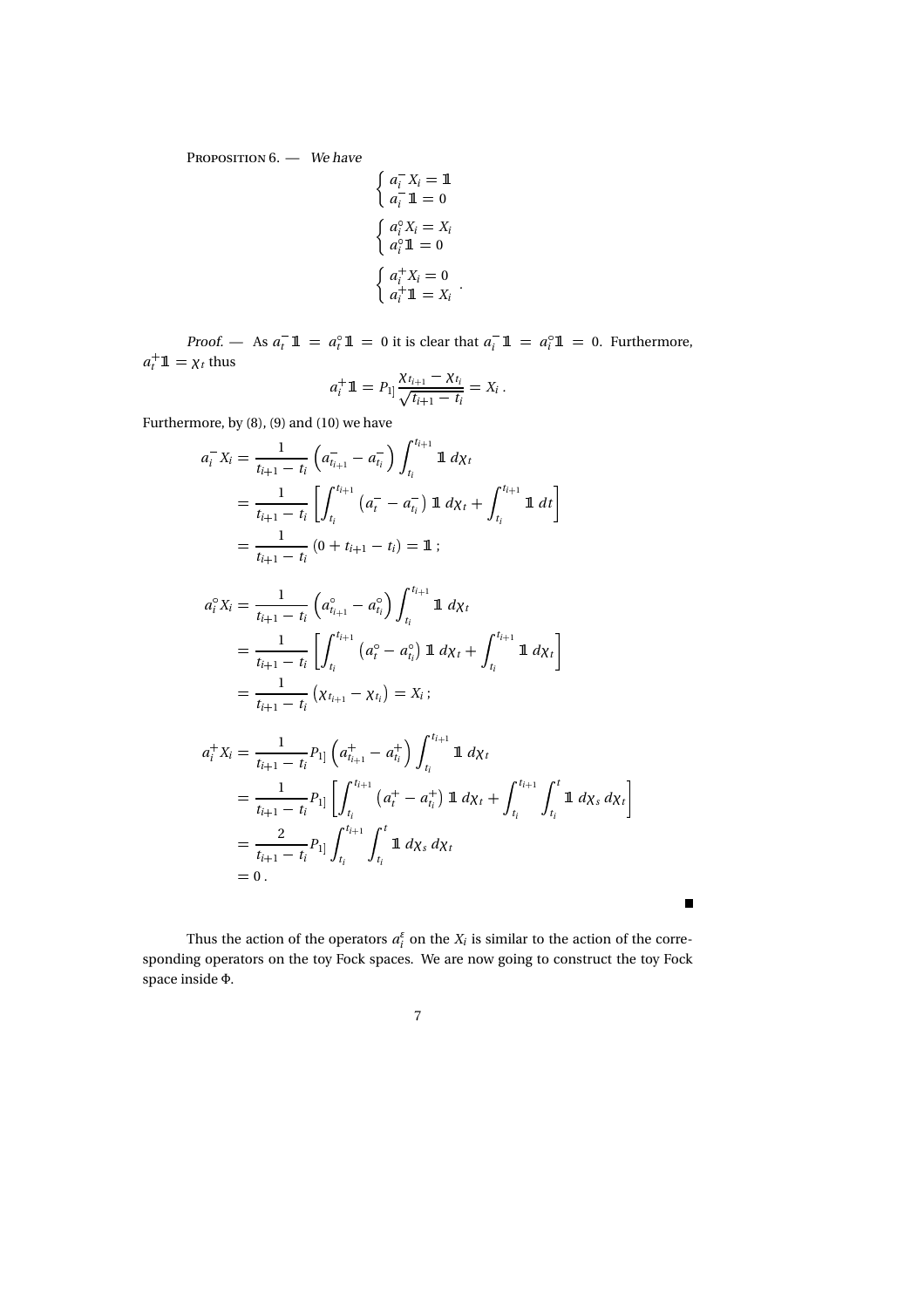We are still given a fixed partition *S*. Define  $T\Phi(S)$  to be the space of  $f \in \Phi$  which are of the form

$$
f=\sum_{A\in \mathcal{P}_f(\mathbb{N})}f(A)X_A
$$

(with 
$$
||f||^2 = \sum_{A \in \mathcal{P}_f(\mathbb{N})} |f(A)|^2 < \infty
$$
).

The space  $T\Phi(S)$  is thus clearly identifiable to the toy Fock space  $\widetilde{\Phi}$ ; the operators  $a_i^{\varepsilon}, \varepsilon \in \{+, -, 0\}$ , act on  $T\Phi(\mathcal{S})$  exactly in the same way as the corresponding operators on  $\widetilde{\Phi}$ . We have completely embedded the toy Fock space into the Fock space.

## IV. Projections on the toy Fock space.

Let  $\mathcal{S} = \{0 = t_0 < t_1 < \cdots < t_n < \cdots \}$  be a fixed partition of  $\mathbb{R}^+$ . The space  $T\Phi(S)$  is a closed subspace of  $\Phi$ . We denote by  $\mathbb{E}[\cdot/\mathcal{F}(S)]$  the operator of orthogonal projection from  $\Phi$  onto  $T\Phi(S)$ .

P 
$$
7. - If S = \{0 = t_0 < t_1 < \dots < t_n < \dots \} \text{ and if } f \in \Phi \text{ is of the form}
$$

$$
f = \int_{0 < s_1 < \dots < s_m} f(s_1, \dots, s_m) d\chi_{s_1} \dots d\chi_{s_m}
$$

then

$$
\mathbb{E}\left[f/\mathcal{F}(\mathcal{S})\right] = \sum_{i_1 < \cdots < i_m \in \mathbb{N}} \frac{1}{\sqrt{t_{i_1+1} - t_{i_1} \cdots \sqrt{t_{i_m+1} - t_{i_m}}}} \cdot \frac{1}{\int_{t_{i_1}}^{t_{i_1+1}} \cdots \int_{t_{i_m}}^{t_{i_m+1}} f(s_1, \ldots, s_m) \, ds_1 \cdots ds_m \, X_{i_1} \cdots X_{i_m} \,.} \tag{11}
$$

Proof. — The quantity  $f_n$  on the right handside of (11) is clearly an element of  $T\Phi(S)$ . We have, for  $A = \{i_1, \ldots, i_k\}$ 

$$
\langle f, X_A \rangle = \frac{\delta_{k,m}}{\sqrt{t_{i_1+1} - t_{i_1}} \cdots \sqrt{t_{i_m+1} - t_{i_m}}} \langle \int_{0 < s_1 < \cdots < s_m} f(s_1, \ldots, s_m) \, d\chi_{s_1} \cdots d\chi_{s_m},
$$
\n
$$
\int_{t_{i_1}}^{t_{i_1+1}} \cdots \int_{t_{i_m}}^{t_{i_m+1}} 1 \, d\chi_{s_1} \cdots d\chi_{s_m} \rangle
$$
\n
$$
= \frac{\delta_{k,m}}{\sqrt{t_{i_1+1} - t_{i_1}} \cdots \sqrt{t_{i_m+1} - t_{i_m}}} \int_{t_{i_1}}^{t_{i_1+1}} \cdots \int_{t_{i_m}}^{t_{i_m+1}} \tilde{f}(s_1, \ldots, s_m) \, ds_1 \cdots ds_m \, .
$$

But on the other hand we have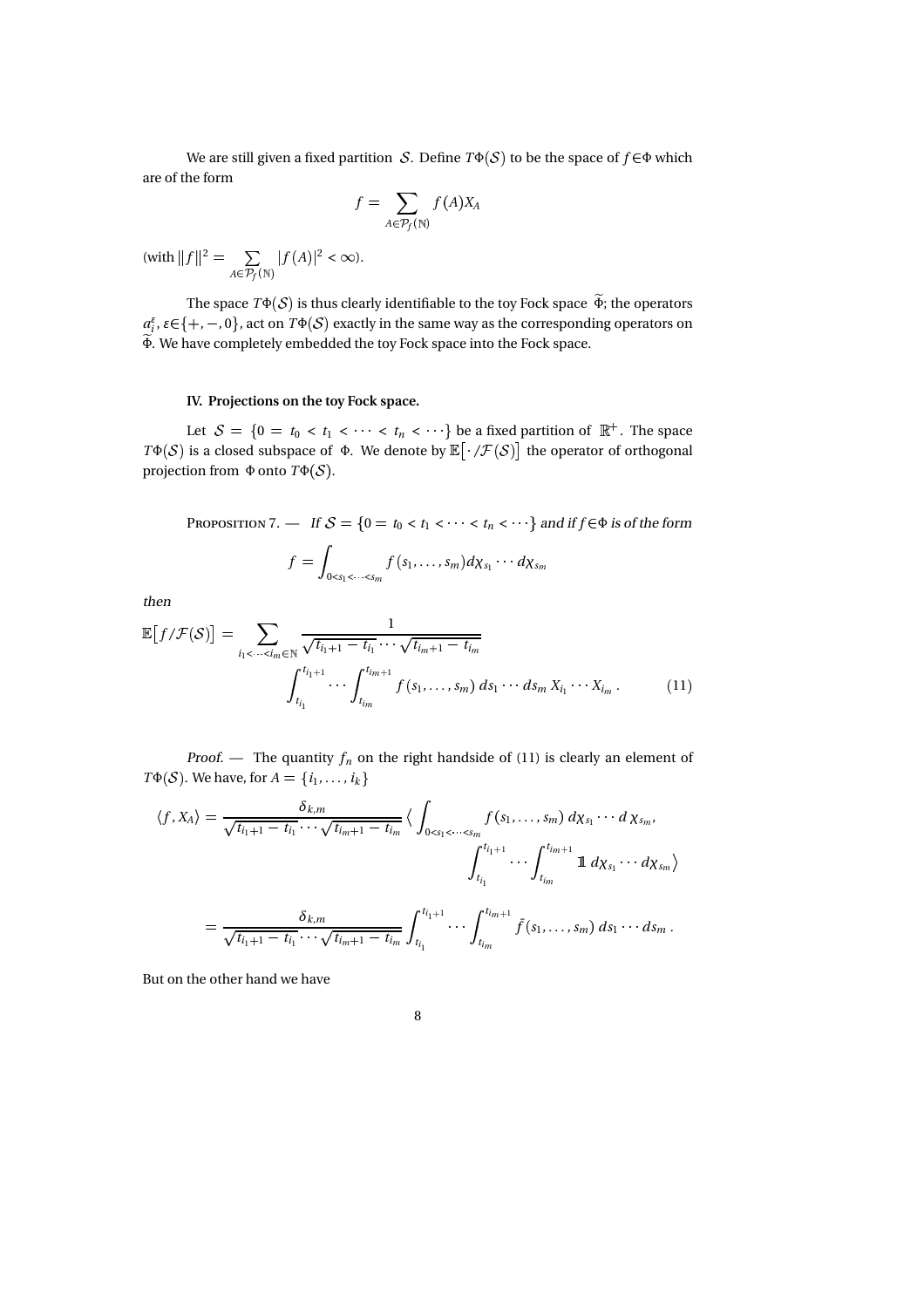$$
\langle f_n, X_A \rangle = \delta_{k,m} \frac{1}{(t_{i_1+1} - t_{i_1})^{3/2} \cdots (t_{i_m+1} - t_{i_m})^{3/2}} \\
\times \int_{t_{i_1}}^{t_{i_1+1}} \cdots \int_{t_{i_m}}^{t_{i_m+1}} \bar{f}(s_1, \ldots, s_m) \, ds_1 \cdots ds_m \|\left( \chi_{t_{i_1+1}} - \chi_{t_{i_1}} \right) - \left( \chi_{t_{i_m+1}} - \chi_{t_{i_m}} \right) \|^2 \\
= \delta_{k,m} \frac{1}{\sqrt{t_{i_1+1} - t_{i_1}} \cdots \sqrt{t_{i_m+1} - t_{i_m}}} \int_{t_{i_1}}^{t_{i_1+1}} \cdots \int_{t_{i_m}}^{t_{i_m+1}} \bar{f}(s_1, \ldots, s_m) \, ds_1 \cdots ds_m.
$$
\nThis proves our proposition.

This proves our proposition.

Note that the following identities could have been used as natural definitions of the operators  $a_i^{\varepsilon}$  on  $T\Phi(\mathcal{S})$ .

P 8. – For any partition *S* and any 
$$
f \in \mathcal{D}
$$
 we have  
\n
$$
a_i^{\circ} \mathbb{E}[f/\mathcal{F}(S)] = \mathbb{E}[(a_{t_{i+1}}^{\circ} - a_{t_i}^{\circ})f/\mathcal{F}(S)]
$$
\n
$$
\sqrt{t_{i+1} - t_i} a_i^{\pm} \mathbb{E}[f/\mathcal{F}(S)] = \mathbb{E}[(a_{t_{i+1}}^{\pm} - a_{t_i}^{\pm})f/\mathcal{F}(S)].
$$

*Proof.* — Let us take 
$$
f
$$
 of the form

$$
f=\int_{0
$$

Then

$$
(a_{t_{i+1}}^{\circ} - a_{t_i}^{\circ})f = \int_{0 < s_1 < \dots < s_m} |\{s_1, \dots, s_m\} \cap [t_i, t_{i+1}]| f(s_1, \dots, s_m) d\chi_{s_1} \cdots d\chi_{s_m}
$$
  
\n
$$
\mathbb{E}[(a_{t_{i+1}}^{\circ} - a_{t_i}^{\circ})f/\mathcal{F}(S)]
$$
\n
$$
= \sum_{j_1 < \dots < j_m \in \mathbb{N}} \frac{1}{\sqrt{t_{j_1+1} - t_{j_1} \cdots \sqrt{t_{j_m+1} - t_{j_m}}}} \int_{t_{j_1}}^{t_{j_1+1}} \cdots \int_{t_{j_m}}^{t_{j_m+1}}
$$
\n
$$
\times |\{s_1, \dots, s_m\} \cap [t_i, t_{i+1}]| f(s_1, \dots, s_m) d s_1 \cdots d s_m x_{j_1} \cdots x_{j_m}
$$
\n
$$
= \sum_{j_1 < \dots < j_m \in \mathbb{N}} \frac{1}{\sqrt{t_{j_1+1} - t_{j_1} \cdots \sqrt{t_{j_m+1} - t_{j_m}}}} 1_{i \in \{j_1, \dots, j_m\}}
$$
\n
$$
\int_{t_{j_1}}^{t_{j_1+1}} \cdots \int_{t_{j_m}}^{t_{j_{m+1}}} f(s_1, \dots, s_m) d s_1 \cdots d s_m x_{j_1} \cdots x_{j_m}
$$
\n
$$
= a_1^{\circ} \sum_{j_1 < \dots < j_m \in \mathbb{N}} \frac{1}{\sqrt{t_{j_1+1} - t_{j_1} \cdots \sqrt{t_{j_m+1} - t_{j_m}}}}
$$
\n
$$
\int_{t_{j_1}}^{t_{j_1+1}} \cdots \int_{t_{j_m}}^{t_{j_{m+1}}} f(s_1, \dots, s_m) d s_1 \cdots d s_m x_{j_1} \cdots x_{j_m}
$$
\n
$$
= a_1^{\circ} \mathbb{E}[f/\mathcal{F}(S)] .
$$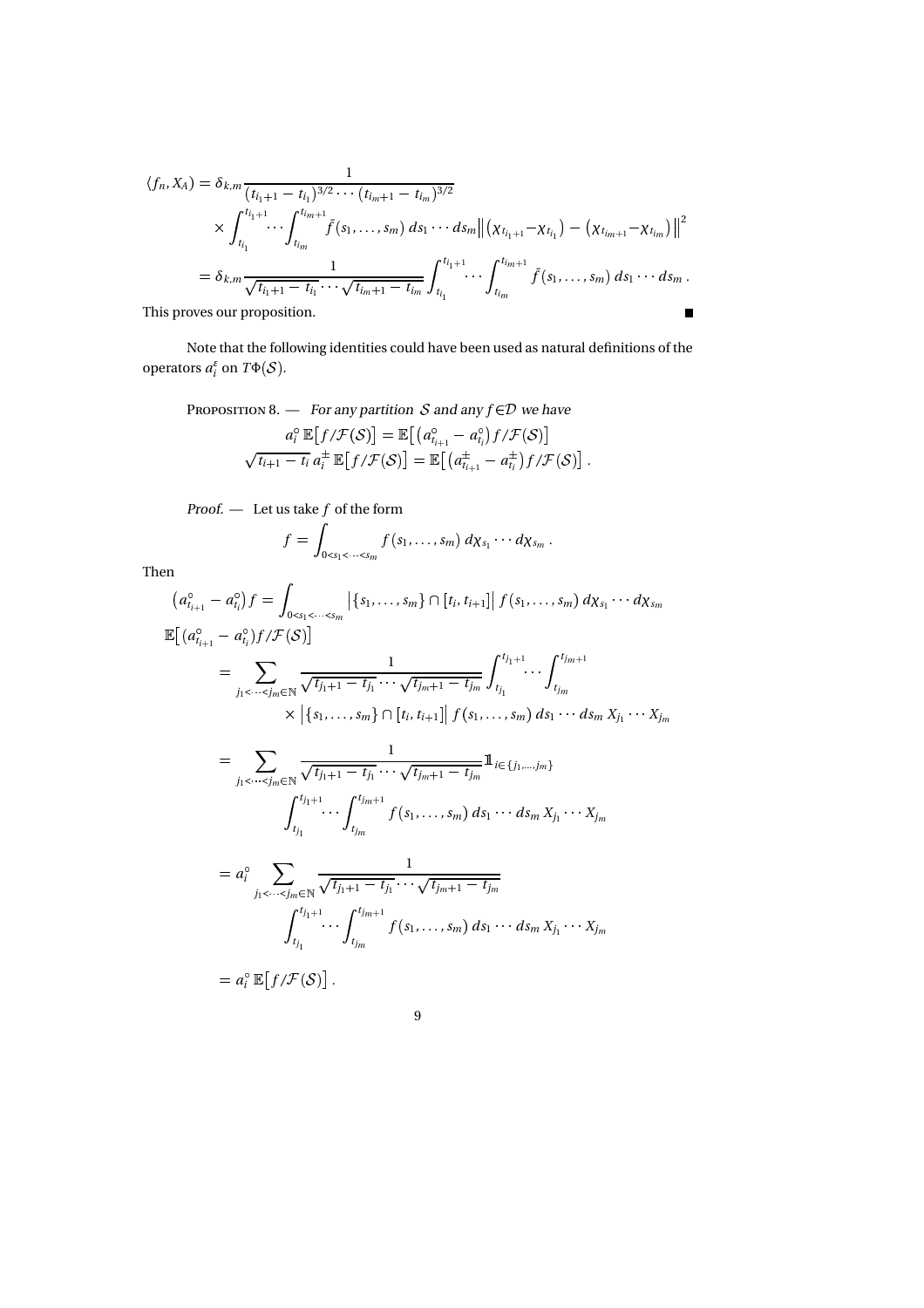In the same way

$$
(a_{i_{l+1}}^--a_{i_l}^-)f = \int_{0  
\n
$$
\mathbb{E}[(a_{i_{l+1}}^--a_{i_l}^-)f/\mathcal{F}(S)]
$$
  
\n
$$
= \sum_{j_1<\cdots
$$
$$

Finally,

$$
(a_{i_{i+1}}^+ - a_{i_i}^+) f = \sum_{k=0}^n \int_{0 < s_1 < \dots < s_k < s < s_{k+1} < \dots < s_m} 1\!\!1_{[t_i, t_{i+1}]}(s)
$$
  
\$\times f(s\_1, \dots, s\_m) d\chi\_{s\_1} \cdots d\chi\_{s\_k} d\chi\_s d\chi\_{s\_{k+1}} \cdots d\chi\_{s\_m}\$.

$$
\mathbb{E}\left[(a_{t_{i+1}}^+ - a_{t_i}^+)f/\mathcal{F}(S)\right]
$$
\n
$$
= \sum_{j_1 < \dots < j_{m+1} \in \mathbb{N}} \frac{1}{\sqrt{t_{j_1+1} - t_{j_1}} \cdots \sqrt{t_{j_{m+1}+1} - t_{j_{m+1}}}} \sum_{k=0}^n \int_{t_{j_1}}^{t_{j_1+1}} \cdots \int_{t_{j_{m+1}}}^{t_{j_{m+1}+1}} \cdots \int_{t_{j_{m+1}}}^{t_{j_{m+1}+1}} \times 1_{[t_i, t_{i+1}]}(t_{j_{k+1}}) f(s_1, \dots, \widehat{s_{k+1}}, \dots, s_{m+1}) \, ds_1 \cdots ds_{m+1} \, X_{j_1} \cdots X_{j_{m+1}}
$$
\n
$$
= \sum_{j_1 < \dots < j_{m+1} \in \mathbb{N}} \frac{1}{\sqrt{t_{j_1+1} - t_{j_1}} \cdots \sqrt{t_{j_{m+1}+1} - t_{j_{m+1}}}} \, 1_{i \in \{j_1, \dots, j_{m+1}\}}
$$
\n
$$
\int_{t_{j_1}}^{t_{j_1+1}} \cdots \int_{t_{j_{m+1}}}^{t_{j_{m+1}}} f(s_1, \dots, \widehat{s_i}, \dots, s_{m+1}) \, ds_1 \cdots ds_{m+1} \, X_{j_1} \cdots X_{j_{m+1}}
$$

$$
10\quad
$$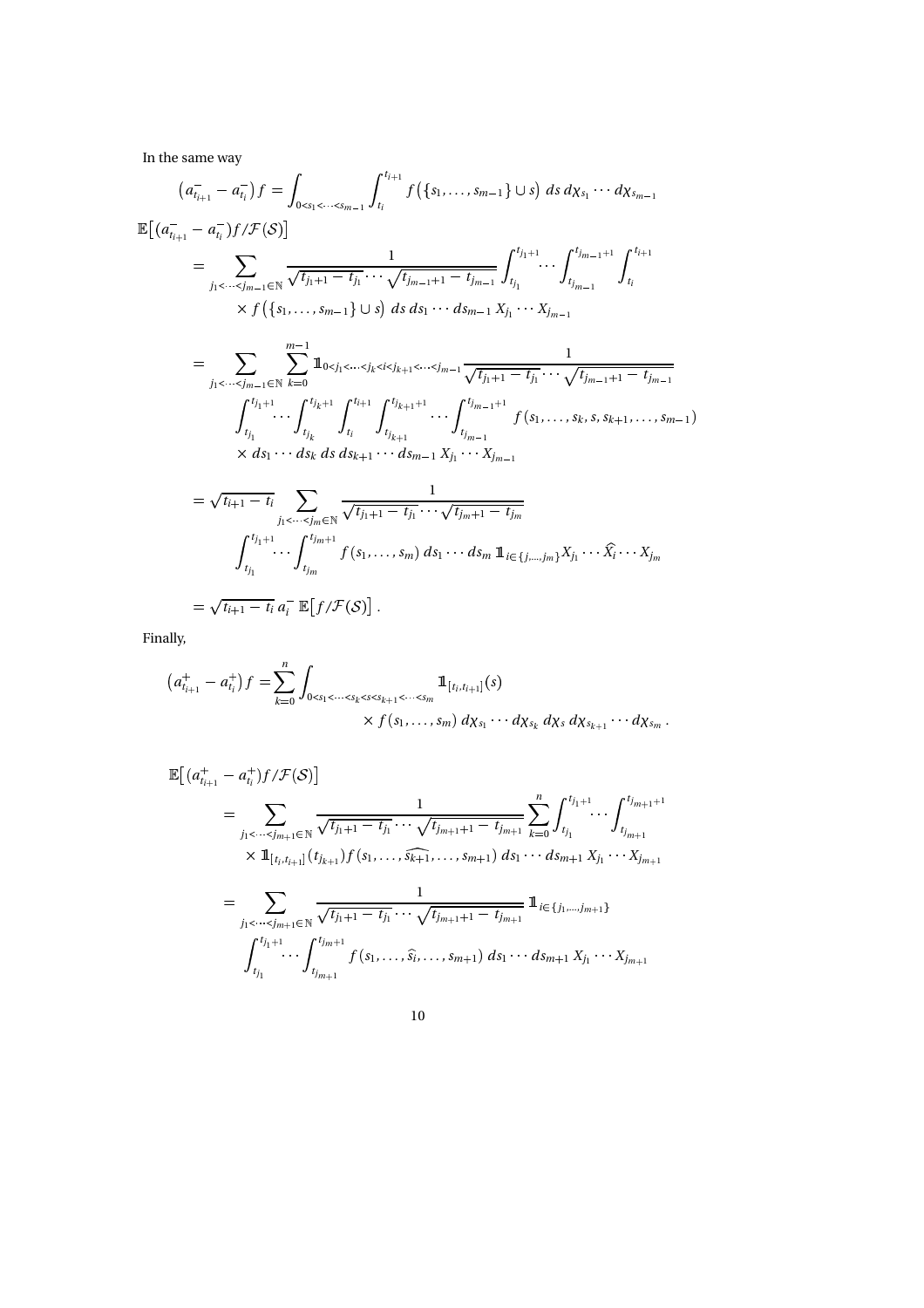$$
= \sum_{j_1 < \dots < j_m \in \mathbb{N}} \sqrt{t_{i+1} - t_i} \frac{1}{\sqrt{t_{j_1+1} - t_{j_1}} \cdots \sqrt{t_{j_m+1} - t_{j_m}}}
$$
  

$$
\int_{t_{j_1}}^{t_{j_1+1}} \dots \int_{t_{j_m}}^{t_{j_m+1}} f(s_1, \dots, s_m) ds_1 \cdots ds_m 1_{i \notin \{j_1, \dots, j_m\}} X_{j_1} \cdots X_{j_m} X_i
$$
  

$$
= \sqrt{t_{i+1} - t_i} a_i^+ 1 \mathbb{E}[f/\mathcal{F}(S)].
$$

#### V. Approximations.

We are now going to prove that the Fock space  $\,\Phi$  and its basic operators  $a_t^+$  ,  $a_t^-$  ,  $a_t^{\circ}$ can be approached by the toy Fock spaces  $T\Phi(\mathcal{S})$  and their basic operators  $a_i^+$  ,  $a_i^-$  ,  $a_i^{\circ}$  .

We are given a sequence  $(\mathcal{S}_n)_{n\in\mathbb{N}}$  of partitions which are getting finer and finer and whose diameter  $\delta(S_n)$  tends to 0 when *n* tends to  $+\infty$ . Let  $T\Phi(n) = T\Phi(S_n)$  and  $P_n = \mathbb{E}[\cdot/\mathcal{F}(S_n)],$  for all  $n \in \mathbb{N}$ .

# T 9.

i) For every  $f$   $\in$   $\Phi$  there exists a sequence  $(f_n)_{n\in \mathbb N}$  such that  $f_n$   $\in$   $T\Phi(n)$  , for all  $n$   $\in$   $\mathbb N$ , and  $(f_n)_{n \in \mathbb{N}}$  converges to f in  $\Phi$ .

ii) If  $S_n = \{0 = t_0^n < t_1^n < \cdots < t_k^n < \cdots \}$ , then for all  $t \in \mathbb{R}^+$ , the operators  $i; t_i^n \leq t$   $i; t_i^n \leq t$   $V^{-t+1}$  $a_i^{\circ}, \sum_{i;t_i^n \leq t} \sqrt{t_{i+1}^n - t_i^n} a_i^-$  and  $\sum_{i;t_i^n \leq t} \sqrt{t_{i+1}^n - t_i^n} a_i^+$  con  $\sum_{i:t_i^n\leq t}\sqrt{t_{i+1}^n-t_i^n}a_i^+$  converge strongly on  $\mathcal D$  to  $a_t^{\circ}$ ,  $a_t^$ and  $a_t^+$  respectively.

iii) With the same notations as in ii), for all  $t \in \mathbb{R}^+$ , the operators  $\sum a_i^{\circ} P_n$ ,  $i; t_i^n \leq t$  $a_i^{\circ} P_n$ ,  $\sum_{i:t_i^n\leq t}\sqrt{t_{i+1}^n-t_i^n}a_i^ P_n$  and  $\sum_{i:t_i^n\leq t}\sqrt{t_{i+1}^n-t_i^n}a_i^+$   $P_n$  converge strongly on  $\mathcal D$  to  $a_t^{\circ}$ ,  $a_t^-$  and  $a_t^+$  respectively.

#### Proof.

i) As the  $S_n$  are refining then the  $(P_n)_n$  forms an increasing family of orthogonal projection in Φ. Let  $P_{\infty} = \bigvee P_n$ . Clearly, for all  $s \leq t$ , we have that  $\chi_t - \chi_s$  belongs to  $\mathbf{M}$  . The contract of the contract of the contract of the contract of the contract of the contract of the contract of the contract of the contract of the contract of the contract of the contract of the contract of th Ran $P_{\infty}$ . But by the construction of the Ito integral and by Theorem 5, we have that the  $\chi_t - \chi_s$  generate Φ. Thus  $P_\infty = I$ . Consequently if  $f \in \Phi$ , the sequence  $f_n = P_n f$  satisfies the statements.

*ii)* The convergence of 
$$
\sum_{i,t_i^n \le t} a_i^o
$$
 and  $\sum_{i,t_i^n \le t} \sqrt{t_{i+1}^n - t_i^n} a_i^-$  to  $a_t^o$  and  $a_t^-$  respectively

$$
^{11}
$$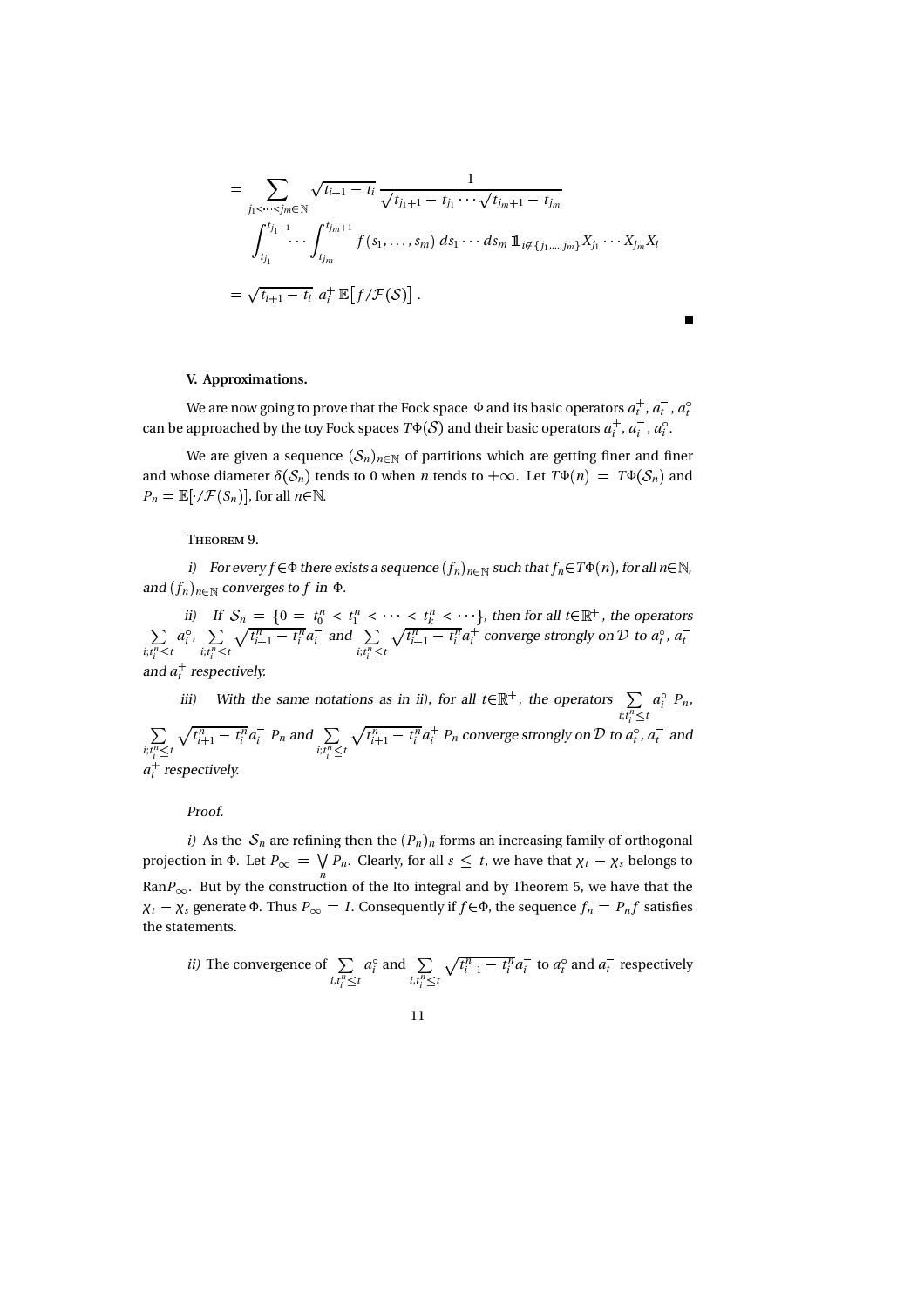is clear from the definitions. Let us check the case of  $a^+$  . We have, for  $f\!\in\!\mathcal{D}$ 

$$
\bigg[ \sum_{i;t_i^n \leq t} \sqrt{t_{i+1}^n - t_i^n} a_i^+ f \bigg] (\sigma) = \sum_{i;t_i^n \leq t} 1\!\!1_{|\sigma \cap [t_i^n, t_{i+1}^n]|=1} \sum_{s \in \sigma \cap [t_i^n, t_{i+1}^n]} f(\sigma \setminus \{s\}) .
$$

Put  $t^n = \inf \left\{ t_i^n \in \mathcal{S}_n : t_i^n \geq t \right\}$ . We have

-

$$
\begin{split} \Big\| \sum_{i;t_{i}^{n} \leq t} \sqrt{t_{i+1}^{n} - t_{i}^{n}} a_{i}^{+} - a_{i}^{+} f \Big\|^{2} \\ & = \int_{\mathcal{P}} \Big| \sum_{i;t_{i}^{n} \leq t} \mathbb{1}_{|\sigma \cap [t_{i}^{n}, t_{i+1}^{n}]| = 1} \sum_{s \in \sigma \cap [t_{i}^{n}, t_{i+1}^{n}]} f(\sigma \setminus \{s\}) - \sum_{s \in \sigma \cap [0, t]} f(\sigma \setminus \{s\}) \Big|^{2} d\sigma \\ & \leq 2 \int_{\mathcal{P}} \Big| \sum_{s \in \sigma \cap [t, t]} f(\sigma \setminus \{s\}) \Big|^{2} d\sigma + 2 \int_{\mathcal{P}} \Big| \sum_{i;t_{i}^{n} \leq t} \mathbb{1}_{|\sigma \cap [t_{i}^{n}, t_{i+1}^{n}]| \geq 2} \\ & \times \sum_{s \in \sigma \cap [t_{i}^{n}, t_{i+1}^{n}]} f(\sigma \setminus \{s\}) \Big|^{2} d\sigma. \end{split}
$$

For any fixed  $\sigma$ , the terms inside each of the integrals above converge to 0 when *n* tends to  $+\infty$ . Furthermore we have, for *n* large enough,

$$
\int_{\mathcal{P}} \Big| \sum_{s \in \sigma \cap [t, t^n]} f(\sigma \setminus \{s\}) \Big|^2 d\sigma \le \int_{\mathcal{P}} |\sigma| \sum_{s \in \sigma \atop s \le t+1} |f(\sigma \setminus \{s\})|^2 d\sigma
$$

$$
= \int_{0}^{t+1} \int_{\mathcal{P}} (|\sigma| + 1) |f(\sigma)|^2 d\sigma d\sigma
$$

$$
\le (t+1) \int_{\mathcal{P}} (|\sigma| + 1) |f(\sigma)|^2 d\sigma
$$

which is finite for  $f \in \mathcal{D}$ ;

$$
\int_{\mathcal{P}} \Big| \sum_{i:t_i^n \leq t} \mathbb{1}_{|\sigma \cap [t_i^n, t_{i+1}^n]| \geq 2} \sum_{s \in \sigma \cap [t_i^n, t_{i+1}^n]} f(\sigma \setminus \{s\}) \Big|^2 d\sigma
$$
\n
$$
\leq \int_{\mathcal{P}} \Big( \sum_{i:t_i^n \leq t} \mathbb{1}_{|\sigma \cap [t_i^n, t_{i+1}^n]| \geq 2} \Big| \sum_{s \in \sigma \cap [t_i^n, t_{i+1}^n]} f(\sigma \setminus \{s\}) \Big|^2 d\sigma
$$
\n
$$
\leq \int_{\mathcal{P}} \Big( \sum_{i:t_i^n \leq t} \sum_{s \in \sigma \cap [t_i^n, t_{i+1}^n]} |f(\sigma \setminus \{s\})| \Big)^2 d\sigma
$$
\n
$$
= \int_{\mathcal{P}} \Big( \sum_{s \in \sigma \atop s \leq t^n} |f(\sigma \setminus \{s\})| \Big)^2 d\sigma
$$
\n
$$
= \int_{\mathcal{P}} |\sigma| \sum_{s \in \sigma \atop s \leq t^n} |f(\sigma \setminus \{s\})|^2 d\sigma
$$
\n
$$
\leq (t+1) \int_{\mathcal{P}} (|\sigma|+1) |f(\sigma)|^2 d\sigma
$$
\n
$$
12
$$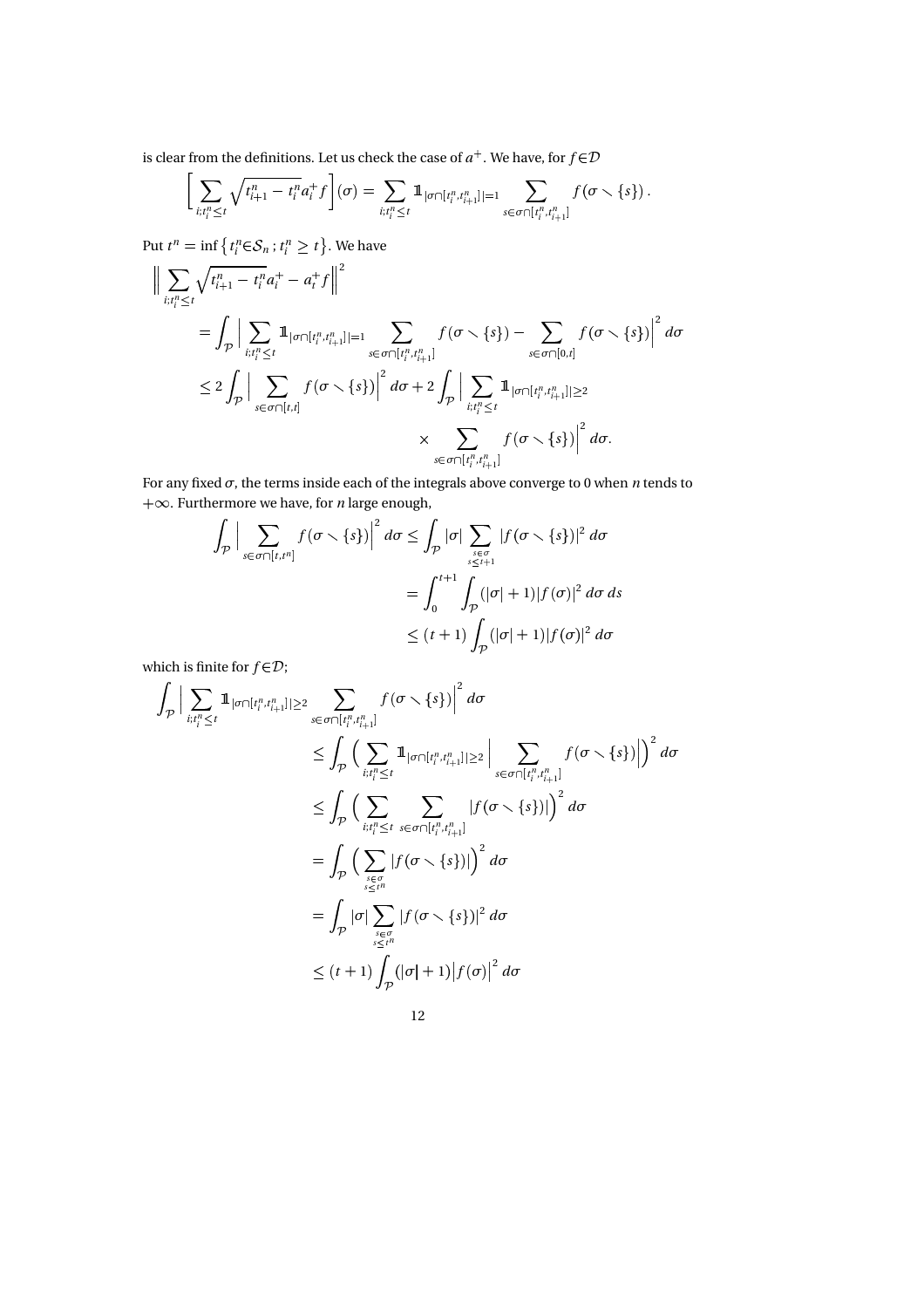in the same way as above. So we can apply Legesgue's theorem. This proves ii).

iii) By Proposition 8, we have for all  $f \in \mathcal{D}$ 

$$
\sum_{i:t_i^n \leq t} \sqrt{t_{i+1}^n - t_i^n} \, a_i^+ \, P_n f = P_n a_{t^n}^+ f \, .
$$

Consequently

$$
\|\sum_{i:t_i^n\leq t} \sqrt{t_{i+1}^n - t_i^n} a_i^+ P_n f - a_t^+ f \|^2
$$
  
\n
$$
\leq 2 \|a_t^+ f - P_n a_t^+ f \|^2 + 2 \|P_n(a_t^+ f - a_t^+ f)\|^2
$$
  
\n
$$
\leq 2 \|a_t^+ f - P_n a_t^+ f \|^2 + 2 \|a_t^+ f - a_t^+ f \|^2
$$

which tends to 0 as *n* tends to  $+\infty$ .

The cases of  $a^{\circ}$  and  $a^{-}$  are obtained in the same way.

 $\blacksquare$ 

# VI. Probabilistic interpretations.

It is not the aim of this article to give a complete course about probabilistic interpretations of the Fock space Φ (see [Att] for details) ; but we recall that in the same way as  $\widetilde{\Phi}$ , the space  $\Phi$  is naturally isomorphic to the  $L^2$  space of the canonical space  $(\Omega, \mathcal{F}, \mathbb{P})$ of some basic processes. Namely, the Brownian motion, the Poisson process, the Azéma martingales, and some other ones.

Again the multiplication of random variables will make a difference between the different interpretations. What we need to know here is that the operator of Brownian multiplication by the Brownian motion is the operator

$$
W_t = a_t^+ + a_t^-
$$

and the operator of Poisson multiplication by the Poisson process is

$$
N_t = a_t^+ + a_t^- + a_t^0 + tI.
$$

Let us consider an approximation of the Fock space  $\Phi$  by toy Fock spaces  $T\Phi(n)$ ,  $n \in \mathbb{N}$ .

T  $10. - On T\Phi(n)$ , let  $X_i = a_i^+ + a_i^-$ , i $\in \mathbb{N}$ . Then, for all  $t \in \mathbb{R}^+$ ; we have

that

$$
\sum_{i:t_i\leq t}\sqrt{t_{i+1}-t_i}\,X_i
$$

converges strongly to  $W_t$ .

Proof. — The proof is immediate from Theorem 9.

Let  $S_n = \{i/n; i \in \mathbb{N}\}.$ 

13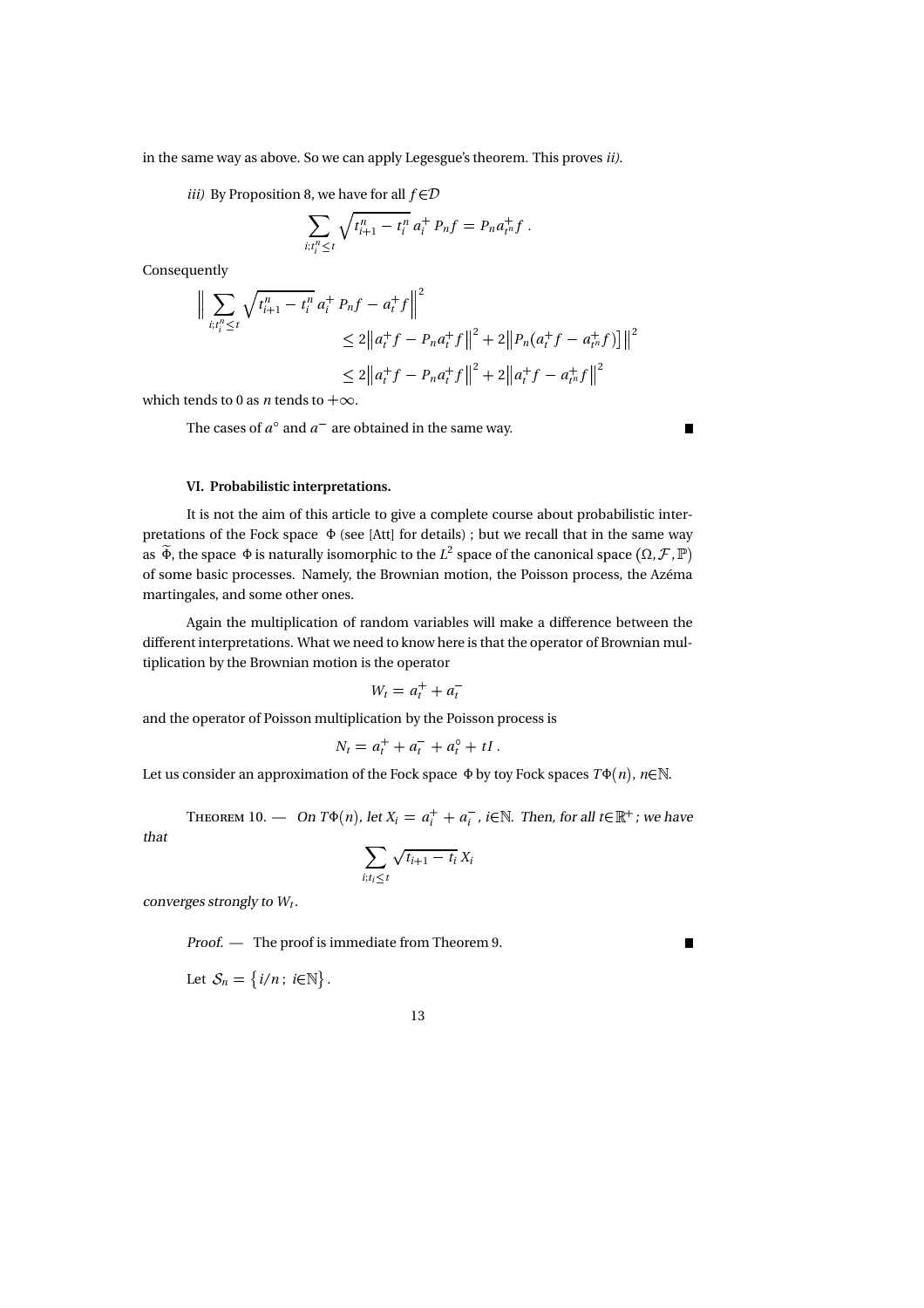T 11. — On  $T\Phi(n)$ , let  $X_i = a_i^+ + a_i^- + c_n a_i^{\circ}$ , i $\in \mathbb{N}$  be associated to the coefficient  $p_n = 1/n$ . Then, for all  $t \in \mathbb{R}^+$  , we have that

$$
\frac{1}{\sqrt{n}}\sum_{i:t_i\leq t}X_i
$$

converges strongly to  $X_t = N_t - tI$ , the operator of multiplication by the compensated Poisson process.

Proof. — If  $p_n = 1/n$ , then  $q_n = 1 - 1/n$  and  $c_n = \frac{1 - 2/n}{\sqrt{n}} = \frac{n}{\sqrt{n}}$  $\frac{1-2/n}{1/n-1/n^2} = \frac{n-2}{\sqrt{n-1}}$ . Thus  $c_n/\sqrt{n}$  converges to 1. Now,

$$
\frac{1}{\sqrt{n}} \sum_{i:t_i \leq t} X_i = \sum_{i:t_i \leq t} \frac{1}{\sqrt{n}} a_i^+ + \frac{1}{\sqrt{n}} a_i^- + \frac{c_n}{\sqrt{n}} a_i^{\circ}
$$

$$
= \sum_{i:t_i \leq t} \sqrt{t_{i+1} - t_i} (a_i^+ + a_i^-) + \frac{c_n}{\sqrt{n}} \sum_{i:t_i \leq t} a_i^{\circ}
$$

which clearly converges to  $a_t^+ + a_t^- + a_t^{\circ}$  by Theorem 9.

The two results above are stronger than the usual approximations of the Brownian motion (resp. Poisson process) by Bernoulli random walks. Not only it gives an approximation of the trajectories but of the multiplication operators. And this is obtained all together, in a single approximation theorem, the Theorem 9.

#### VII. The Ito tables.

This section is heuristic, but it gives a good idea of why the discrete quantum Ito table is a discrete approximation of the usual one, though they seem different. Let  $S_n$  $\{i/n\,;\ i \in \mathbb{N}\}.$  Let  $\tilde{a}_i^+ = 1/\sqrt{n} a_i^+, \tilde{a}_i^- = 1/\sqrt{n} a_i^-$  and  $\tilde{a}_i^0 = a_i^0$ . The Theorem 9 shows that  $\tilde{a}_i^{\varepsilon}$  is a good approximation of  $da_i^{\varepsilon}$ , where  $t = t_i$ . Now the discrete Ito table becomes

|                       | $\tilde{a}_i^+$                             | ä,                                | ã¥                      |  |
|-----------------------|---------------------------------------------|-----------------------------------|-------------------------|--|
| $\tilde{a}_i^+$       |                                             | $\frac{1}{n} \tilde{a}_i^{\circ}$ |                         |  |
| $\tilde{a}_i^-$       | $rac{1}{n}I-\frac{1}{n}\tilde{a}_i^{\circ}$ |                                   | ã,                      |  |
| $\tilde{a}_i^{\circ}$ | $\tilde{a}_i^+$                             |                                   | $\tilde{a}_{i}^{\circ}$ |  |

But

1)  $\frac{1}{n}\tilde{a}_i^{\circ}$  is not an infinitesimal for  $\sum_{n} \frac{1}{n} \tilde{a}_i^{\circ}$  is almost  $\frac{1}{n} a_t^{\circ}$  $i; t_i \leq t$  $\frac{1}{n}\tilde{a}_{i}^{\circ}$  is almost  $\frac{1}{n}a_{t}^{\circ}$  which converges to 0. Thus  $\frac{1}{n}\tilde{a}_i^{\circ}$  can be considered to be 0 in this table;

14